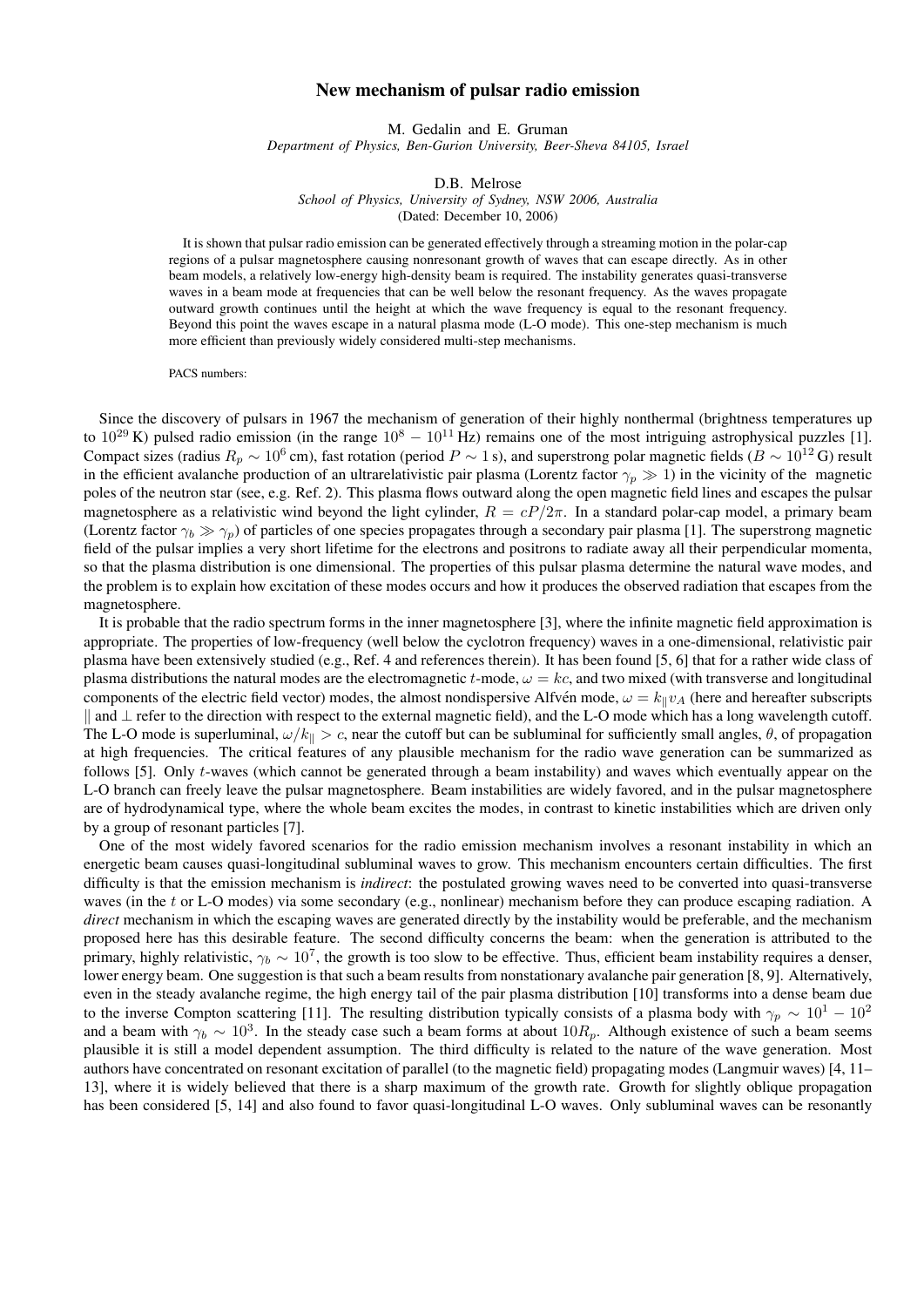excited by a beam. L-O mode becomes subluminal only at frequencies  $\sim \gamma_p \times$  plasma frequency [5]. Growth is possible at the resonant frequency, which is just above the frequency where the waves become subluminal. These L-O waves can eventually escape directly. However, the frequencies are too high to account for the broadband pulsar emission extending to much lower frequencies (so that a conversion mechanism to lower frequencies would be required). Moreover, growth is restricted to a narrow range of heights in the magnetosphere where the resonance condition is satisfied, restricting the growth factor to too small a value to allow effective growth [5]. These constraints led to our relatively pessimist view in [5] of the effectiveness of direct growth of escaping quasi-transverse waves.

In this Letter we show that a nonresonant version of the instability causes a beam mode to grow over a broad range of lower frequencies. These waves can grow over a large range of heights. As the propagate outward that ratio of their frequency to the resonant frequency decreases, and at which height at which this ratio become unity, they evlove into L-O mode waves, and escape, without any secondary conversion process being required.

We use the following notation:  $p = mu$  is the (one dimensional) particle momentum, with m the electron mass, and  $v = u/\gamma$ ,  $\gamma = (1 - v^2)^{-1/2} = (1 + u^2)^{1/2}$  is the particle velocity in units with  $c = 1$ . We assume that the distribution function consists of a pair (p) and a beam (b) component,  $f(u) = n_p f_p(u) + n_b f_b(u)$  with  $\int f_p du = \int f_b du = 1$ . We adopt the infinite magnetic field limit, which is justified in the inner part of the plasma magnetosphere where the beam-plasma system is formed [11], and then it is not necessary to distinguish between electrons and positrons, which contribute in an identical manner. The dispersion relation for this beam-plasma system takes the following form [4–6]:

$$
\epsilon_{\parallel} = \frac{\tan^2 \theta}{z^2 - 1},\tag{1}
$$

with  $z = \omega/k_{\parallel}, k_{\parallel} = k \cos \theta, k_{\perp} = k \sin \theta$ , and where  $\epsilon_{\parallel} = 1 - (\omega_p^2/k_{\parallel}^2)W(z) + \epsilon_b$  is the parallel dielectric constant. Here  $\omega_p = (8\pi n_p e^2/m)^{1/2}$  (equal electron and positron densities) is the plasma frequency for the pairs,  $W = \int_{-\infty}^{\infty} (v - z$  $i\tau$ )<sup>-1</sup>( $df_p/du$ ) $du$ ,  $\tau \to +0$ , is the dispersion function for the pairs; the contribution of the beam is  $\epsilon_b = -\omega_b^2 \gamma_b^{-3} (\omega - k_{\parallel} v_b)^{-2}$ . We consider a cold beam for simplicity; the cold approximation is justified when the instabilities are know to be hydrodynamic. The dispersion relation (1) takes the form

$$
\frac{\omega_b^2}{\gamma_b^3(\omega - k_{\parallel}v_b)^2} = \frac{z^2 - \cos^{-2}\theta}{z^2 - 1} - \frac{\omega_p^2 W(z)}{k_{\parallel}^2} \equiv K(z). \tag{2}
$$

In the absence of the beam the dispersion relation for the natural modes of the pair plasma is  $K(z) = 0$ , which can be written in the parametric form (recall  $c = 1$ )

$$
k_{\parallel}^{2} = \frac{\omega_{p}^{2} W(z^{2} - 1)}{z^{2} - \cos^{-2} \theta}, \quad \omega^{2} = \frac{\omega_{p}^{2} W z^{2} (z^{2} - 1)}{z^{2} - \cos^{-2} \theta}.
$$
\n(3)

The inclusion of the beam introduces additional solutions, called beam modes, and hydrodynamic instabilities may be attributed to a beam mode becoming intrinsically growing. The instability is said to be nonresonant when the beam mode does not coincide with a natural mode of the pair plasma, and resonant when it does. The contribution of the beam is significant only when the denominator in the left hand side of (2) is small, that is, near  $z = v_b$ . Writing  $\omega = k_{\parallel}v_b + \delta\omega$ ,  $|\delta\omega| \ll |\omega|$  one finds

$$
\delta\omega = \omega_b \gamma_b^{-3/2} K(v_b)^{-1/2} = \omega_b \gamma_b^{-3/2} \left[ \frac{v_b^2 - \cos^{-2}\theta}{v_b^2 - 1} - \frac{\omega_p^2 W(v_b) v_b^2}{\omega^2} \right]^{-1/2}.
$$
 (4)

The unstable solution  $\delta\omega = i\Gamma$ ,  $\Gamma > 0$ , exists for  $K(v_b) < 0$ , that is,  $\omega^2 < \omega_p^2 W(v_b) v_b^2 (v_b^2 - 1)/(v_b^2 - \cos^2 \theta)$ , which requires  $W(v_b) > 0$ . This is the nonresonant beam instability which sets on the beam mode  $\omega \approx k_{\parallel}v_b$ .

The expression (4) becomes invalid for  $K(v_b) \to 0$ , that is, where the beam mode  $\omega = k_{\parallel}v_b$  resonates with the L-O mode (which is the solution of  $K(v_b) = 0$ ). In this case the right hand side of (2) should be Taylor expanded up to the first nonzero term (which is the solution of  $K(v_b) = 0$ ). In this case the right hand side of (2) should be Taylor expanded up to the first honzero term<br>which immediately gives (see, e.g., Ref. 4)  $\Gamma_r = \text{Im} \delta \omega = (\sqrt{3}/2)(\omega_b^2/\gamma_b^3 K')^{1/3}$ , wi  $\omega_p^2 v_b^3 W'(v_b) / \omega^3$ , and  $W'(z) = dW/dz$ . For a wide class of distributions the approximation  $W'(v_b) \sim \gamma_p^2 W(v_b)$  holds. This implies that the resonant growth rate is insensitive to  $\theta \lesssim \gamma_p/\gamma_b^2$ , and decreases slowly with  $\theta \gtrsim \gamma_p/\gamma_b^2$ . This point is important in the following discussion: if the growth rate were very sensitive to  $\theta$ , then a small change in  $\theta$  as the waves propagate outward along the curved field lines would restrict the distance over which growth can occur, and hence severely limit the possible growth factor.

The polarization of the unstable mode is given by  $(E_{\perp}/E_{\parallel}) = \tan \theta (1 - z^2)^{-1} = \gamma_b^2 \tan \theta$ . Thus, the unstable mode is quasi-longitudinal ( $E \parallel B_0$ ) for  $\theta \lesssim \gamma_b^{-2}$  and quasi-transverse ( $E \perp B_0$ ) otherwise. The polarization of the growing waves is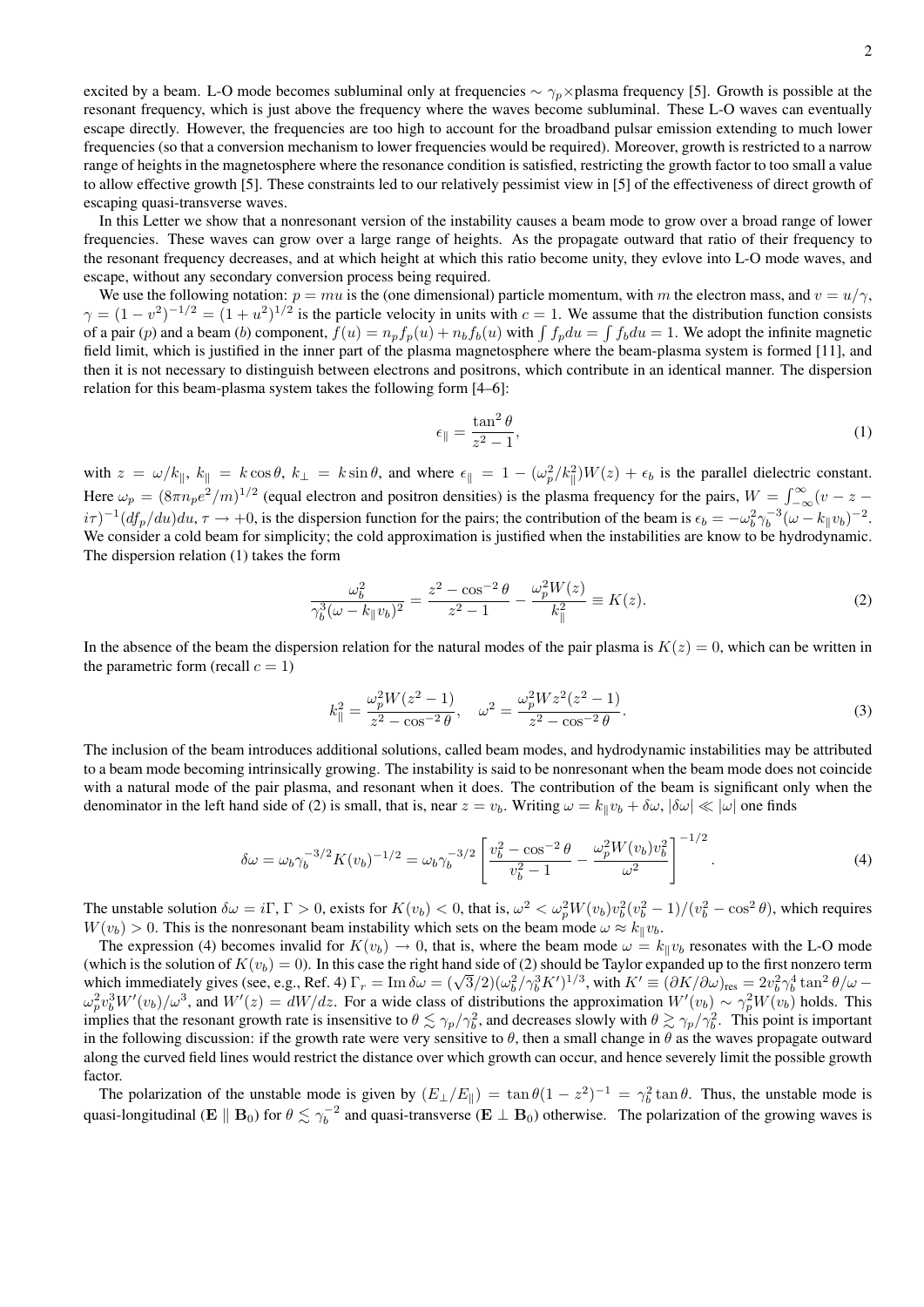relatively unimportant in practice: the polarization evolves as the waves propagate outward and the observed polarization may be quite different from the polarization at the point of emission [15].

The derived expressions give the growth rate for arbitrary propagation angle and beam parameters. For small  $\theta \ll 1$  and a highly relativistic beam  $v_b \approx 1 - 1/2\gamma_b^2$ ,  $\gamma_b \gg 1$ , the growth rate for the nonresonant instability (4) reduces to

$$
\Gamma_n = \omega_b \gamma_b^{-1/2} \left[ \frac{\omega_p^2 W(v_b)}{\omega^2} - 1 - \gamma_b^2 \theta^2 \right]^{-1/2},\tag{5}
$$

which is a slightly increasing function of  $\theta$ . In the range  $\gamma_b^{-2} \lesssim \theta \lesssim \gamma_b^{-1}$ , where the waves are quasi-transverse, the dependence on  $\theta$  is negligible. The maximum unstable frequency  $\omega_m^2 = \omega_p^2 W(v_b)/(1 + \gamma_b^2 \theta^2)$ , is also the frequency at which the resonant instability occurs, and it is also almost independent of  $\theta$  in this range. We conclude that under quite general conditions the beam instability generates weakly oblique, quasi-transverse waves with a similar efficiency to that for quasi-longitudinal waves.

To illustrate the results in the simplest possible way, we use the cold plasma approximation,  $f_p = \delta(u - u_p)$ . In this case one has  $W(z) = \gamma_p^{-3}(z - v_p)^{-2}$ . The parametric equations (3) become  $k_{\parallel}^2 = \omega_p^2(z^2 - 1)/\gamma_p^3(z^2 - \cos^{-2}\theta)(z - v_p)^2$ ,  $\omega = k_{\parallel}z$ . For small  $\theta$  and  $\gamma_b \gg \gamma_p \gg 1$ , the growth rate of the nonresonant instability becomes

$$
\Gamma_n = \omega_b \gamma_b^{-3/2} \left[ 4\omega_p^2 \gamma_p / \omega^2 - 1 - \gamma_b^2 \theta^2 \right]^{-1/2} . \tag{6}
$$

Thus the growth rate for the resonant instability also decreases monotonically with increasing  $\theta$ . Although these results are derived using the cold plasma expressions, as we plan to show in detail elsewhere, they are illustrative of a rather wide class of distributions due to the fact that the hydrodynamic instability is insensitive to the details of the beam distribution.

For small propagation angles  $\theta \leq 1/\gamma_b$  the growth rates are almost independent of  $\theta$ , and we can use the following approximations. In the ultrarelativistic limit  $\gamma_b \gg \gamma_p \gg 1$  one has  $\Gamma_n = \omega_b \gamma_b^{-3/2}$  $\int_b^{-3/2} (4\omega_p^2 \gamma_p/\omega^2 - 1)^{-1/2}$ . For low frequencies,  $\omega \ll 2\omega_p \gamma_p^{1/2}$ , this expression simplifies to  $\Gamma_n = \omega \omega_b / 2\omega_p \gamma_b^{3/2}$  $\int_b^{3/2} \gamma_p^{1/2}$ . The resonant frequency is  $\omega_r = 2\omega_p \gamma_p^{1/2}$ , and the resonant growth rate is  $\Gamma_r = 3^{1/2} 2^{-4/3} (\omega_p \omega_b^2)^{1/3} / \gamma_b \gamma_p^{1/2}$ . Note that  $\Gamma_n(\omega = \omega_r) / \Gamma_r \sim (\gamma_p / \gamma_b)^{1/2} (n_b / n_p)^{1/3}$  implies that for moderate  $n_p\gamma_p/n_b\gamma_b$  the ratio of the two growth rates is of the order of unity. One can approximate the growth rate in the whole range by  $\Gamma = (\omega/2\gamma_b^{3/2})$  $b_1^{3/2} \gamma_p^{1/2} H(\omega_r - \omega)$ , where  $H(x \ge 0) = 1$  and  $H(x < 0) = 0$ . This approximation is also valid if the above ratio is small, except in a narrow frequency range around that resonant frequency. We exploit this approximation in our estimates below. Note that the condition  $\gamma_b \gg \gamma_p$  is made for simplicity, and it is not an essential condition for the instability to operate.

The direct excitation of quasi-transverse waves is a fast process, faster than any nonlinear conversion mechanism. Let the growth rate be  $\Gamma(\omega)$ , which is a function of the plasma parameters,  $n_p$ ,  $n_b$ ,  $\gamma_p$ ,  $\gamma_b$ , and  $n_p$ , through which it depends on the radius, R from the center of the star. The wave amplitude evolves according to  $(da_\omega/dt) = \Gamma(\omega, R)a_\omega$ . With the plasma streaming outward at close to the speed of light, the solution implies  $a_\omega(R) = a_\omega(R_0) \exp(\int_{R_0}^R \Gamma(\omega, R) dR)$ , where  $R_0$  is the radius where the instability sets in. The power spectrum of the escaping radiation is proportional to the square of this amplitude.

In a homogeneous static plasma the fastest growing mode is the resonant one, and one might expect that the resonant frequency ultimately dominates the spectrum. In the inhomogeneous plasma of the pulsar magnetosphere the conditions change with the radius. A wave which is excited at the frequency  $\omega$  at radius  $R_0$  propagates outward into the lower density plasma. A wave initially at resonance does not remain resonant as it the propagates. The frequency width of the resonance is  $\sim \Gamma_r \ll \omega_r$ , where  $\Gamma_r \propto \omega_r \propto n^{1/2} \propto R^{-3/2}$ . For a given  $\omega$  the resonant condition  $|\omega - \omega_r(R)| \lesssim \Gamma_r(R)$  is satisfied only for a small  $\Delta R/R \sim \Gamma_r/\omega_r$ . As a consequence, the resonant growth condition can be met only for a short time, and effectively only at a single height in the magnetosphere, which places a severe restriction on the gain factor  $G = \exp 2 \int \Gamma dR$ . It is the gain factor G which determines the efficiency of the wave generation and not the local growth rate Γ. It was for this reason that a pessimistic view of the effectiveness of the resonant instability was taken in [5]. However, a wave at a given  $\omega$  can grow nonresonantly for  $\omega \lesssim \omega_r$ , and the slightly lower growth rate for the nonresonant instability, compared with the resonant instability, is relatively unimportant compared with the much greater distance over which nonresonant growth occurs. The much longer growth path through the magnetosphere results in a much larger gain factor. We note that during the propagation the wavevector, in general, deviates from the initial propagation direction, so that the propagation angle  $\theta$  changes, and in principle this would limit the growth if the wave moves out of resonance as  $\theta$  increases. This issue will be studied elsewhere. A wave that starts growing nonresonantly with  $\omega \ll \omega_r$  at some radius,  $R_0$ , keeps growing while propagating outward until  $\omega_r \propto R^{-3/2}$  decreases to  $\omega_r = \omega$ . At this resonant point the beam mode joins on to the L-O mode [17]. Beyond this point amplification ceases and the wave escapes as in the L-O mode.

Let us estimate the gain factor using the approximation for  $\Gamma_n$  for the cold plasma case, assuming  $\gamma_p$  and  $\gamma_b$  do not change during the outflow, with  $\omega_r \propto n_p^{1/2} \propto R^{-3/2}$  [1]. The gain factor at a given  $\omega$  is  $G = \exp(2 \int_{R_0}^{\infty} \Gamma(\omega, R) dR)$